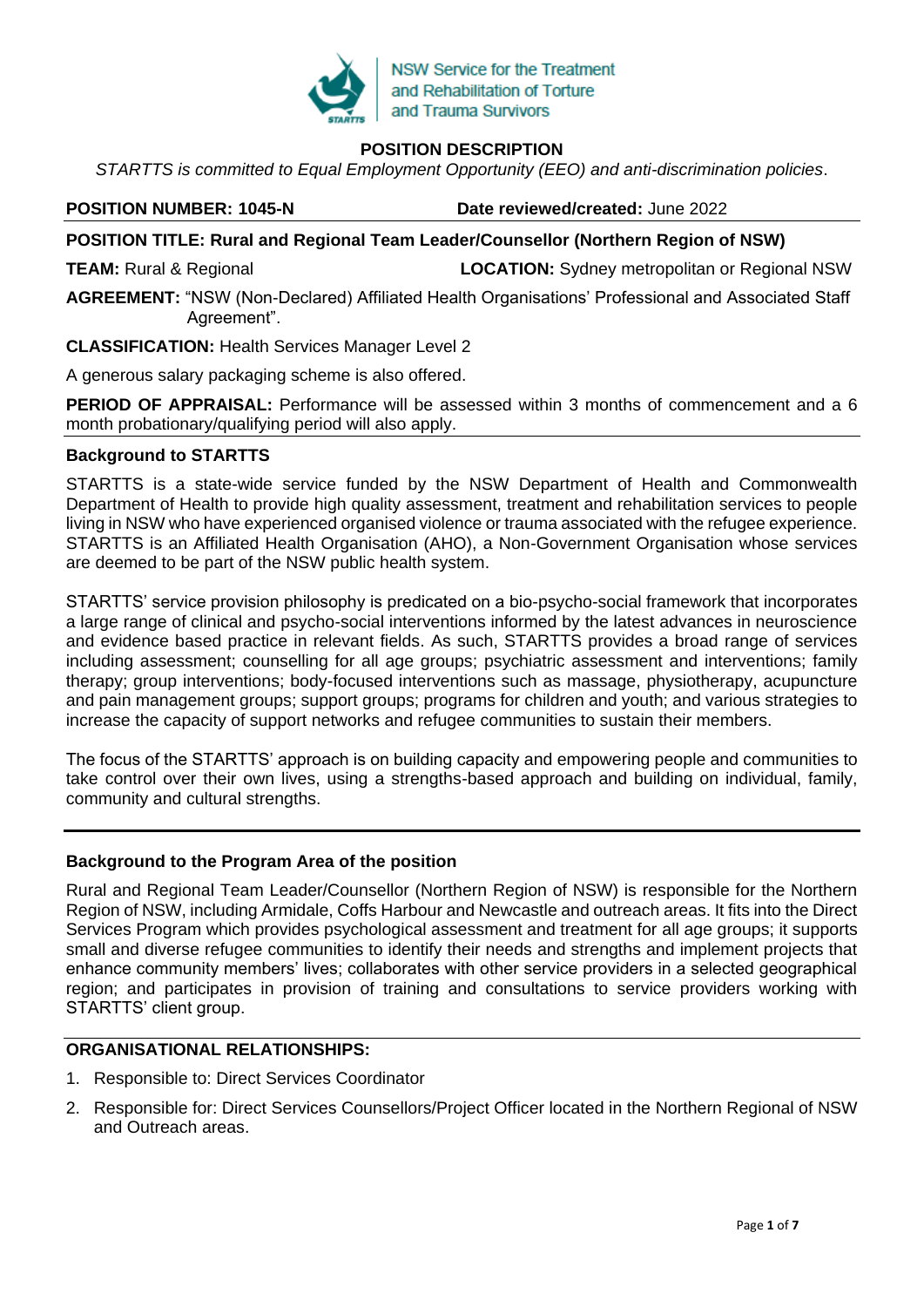# **SELECTION CRITERIA:**

#### **Essential Criteria:**

- 1. Tertiary qualifications in health, counselling, behavioural or social sciences or other relevant classification based on qualifications, experience and requirements of the role.
- 2. Demonstrated skills and experience in management/team leadership and capacity to manage Rural and Regional sub teams in Northern Region of NSW (Armidale, Coffs Harbour and Newcastle).
- 3. The position has a strong emphasis on engagement with service providers, the promotion of STARTTS work in the Region, cooperation with community leaders and experience in community development, community liaison and advocacy.
- 4. Excellent oral, written and interpersonal communication skills and ability to work independently and as part of a management team within a multicultural environment.
- 5. Demonstrated skills and experience related to assessment, counselling, group work and training in a cross-cultural context and experience in working with children and adolescents in a clinical setting
- 6. Demonstrated understanding of the issues affecting refugees in particular resettlement issues, and the effects of torture on individuals, young people, families, and communities including issues/challenges of providing services in rural and regional settings in Northern NSW.
- 7. Demonstrated capacity to deliver training to mainstream service providers and ability to provide clinical supervision including students via endorsement scheme.
- 8. Current NSW Driver's Licence (P2 acceptable).

#### **Desirable Criteria:**

- 1. Knowledge of local communities in Northern NSW regional centres and available services.
- 2. Bi-lingual in a language relevant to STARTTS' client group.

\*This position is considered child-related employment and will require a Working with Children Check and a National Police Check.

# **COVID -19 REQUIREMENTS**

**\***In line with the Public Health Order, all STARTTS workers are considered Health Workers and are required to be vaccinated against COVID-19. In order to be eligible for consideration for employment with STARTTS, all recruits must provide evidence of vaccination against COVID-19, or alternatively provide a Medical Contraindication in the approved form which complies with the requirements of the Public Health Order, prior to appointment. Should you not be able to comply before your commencement date, the offer of employment may be withdrawn.

# **BRIEF DESCRIPTION OF ROLE**

The Rural & Regional Team Leader/Counsellor (Northern Region of NSW) has a role to oversee the Rural and Regional team activities in the Northern Region and outreach areas, support counsellors/project officers in their teams, provide regular performance management, respond to requirements and contractual duties placed upon Direct Services Program and collaborate with Direct Services and other relevant Coordinators and participate with their fellow Direct Services Team Leaders. Provide assessment, short to medium term counselling and support services to refugees both newly arrived and established, permanent residents and asylum seekers.

# **PRIMARY OBJECTIVES:**

- 1. To manage the Rural and Regional Direct Services team of counsellors/project officers located in Northern Region of NSW; in regard to allocation of work, monitoring quality and level of performance, and ensuring effective and efficient use of resources and a high standard effective service provision.
- 2. In cooperation with STARTTS senior management develop plans, strategies and innovative approaches to ensure that refugees settling in the Northern Region of NSW receive appropriate services to address the impact of torture and trauma.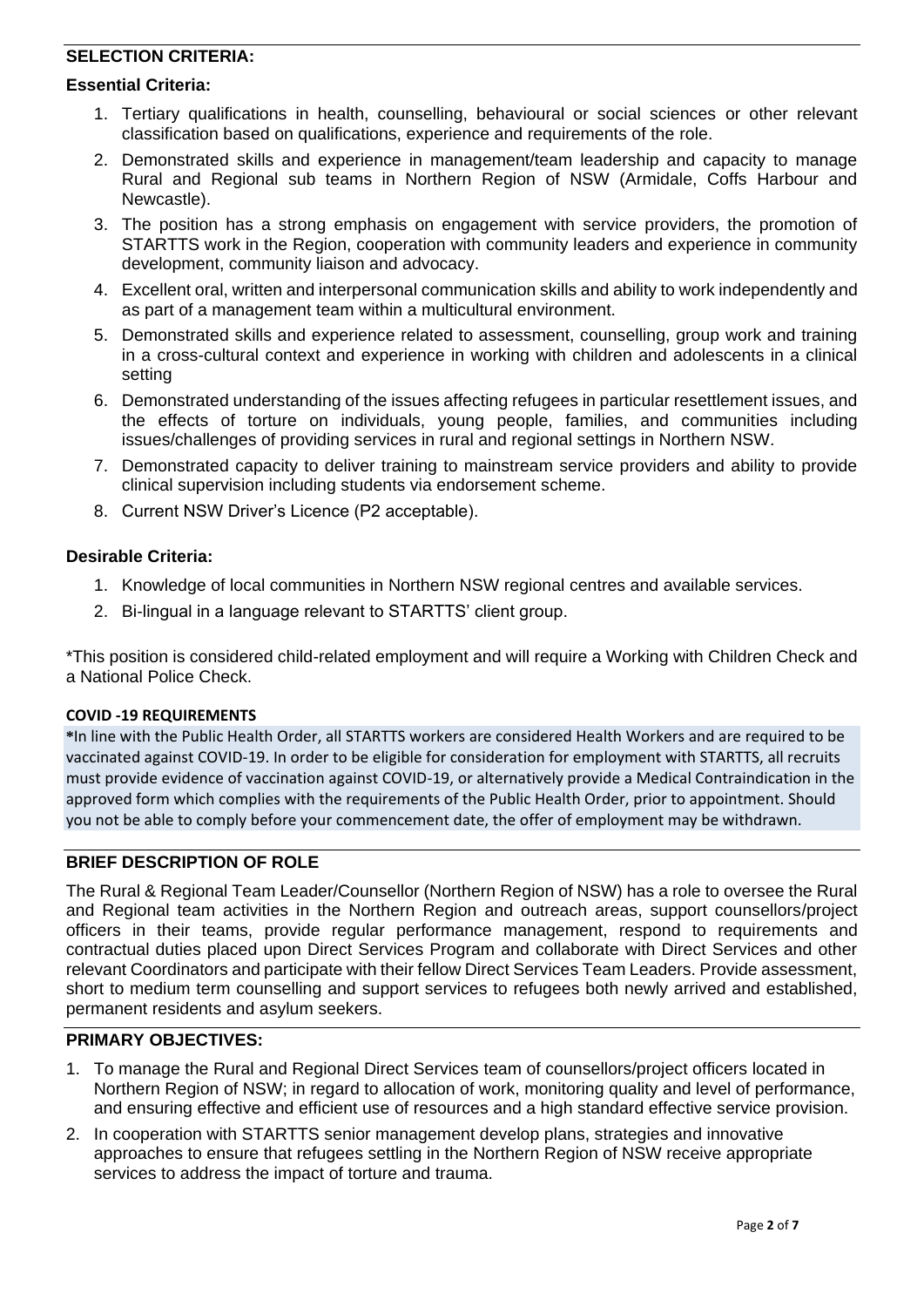- 3. Ensure that Direct Services Counsellors in the Rural and Regional Direct Services Team (Northern Region) are fully accountable to the organisation for the human resources it represents and the physical resources it utilises.
- 4. Provide services as per the terms of the (Programme of Assistance to Survivors of Torture and Trauma) PASTT contract and maintain productive working relationships with HSS and Non HSS service providers in the areas of Direct Services team responsibility.
- 5. Develop and maintain productive partnerships between the Rural and Regional Direct Services team (Northern Region) and other STARTTS' services, as well as service providers in rural and regional areas in Northern Regions of NSW relevant to the needs of newly arrived and established refugees to ensure effective service provision.
- 6. To ensure the accurate and timely reporting of HSS, Non-HSS, Clinical Support and Training data and information as per program and contractual requirements.
- 7. Ensure that all staff in the Rural and Regional Direct Services Team (Northern Region) receives adequate performance management, clinical supervision, training and support to realise their potential in the performance of their duties.
- 8. Develop and implement strategies to ensure team cohesion while supporting and managing a team of counsellors/project officers servicing geographically distant communities.
- 9. Identify traumatised people in refugee communities in the Northern Region of NSW and provide an assessment counselling and referral service to refugee families, children and adolescents.
- 10. Ensure adequate communication and flow of information takes place within the Northern Regional Team of NSW, Southern Regional Team of NSW, other Direct Services Teams, Management and other relevant STARTTS' staff.
- 11. To provide assessment, short to medium term counselling and support services to refugees both newly arrived and established, permanent residents and asylum seekers, whose experience of torture and trauma is affecting settlement and other areas of their lives.
- 12. Provide consultancy and/or training to other service providers working with newly-arrived refugees and refugee communities including medical, allied health, counselling and other relevant service providers.
- 13. In collaboration with other STARTTS' services, develop and implement relevant community education and social support programs of benefit to people from affected refugee communities.

# **PRIMARY DUTIES:**

# **1. Administration**

- 1.1. Assist in the ongoing improvement of appropriate policies and procedures to provide adequate guidelines for team members and support the attainment of service provision and financial targets.
- 1.2. Assist senior management and other relevant staff in the ongoing improvement of appropriate mechanisms and procedures for recording and processing service provision data and client records.
- 1.3. Ensure the efficient recording of client files and program records, as well as adherence to STARTTS protocols for the transfer/delivery of client records.
- 1.4. Ensure the timely and accurate provision of HSS and NON-HSS data for reports.
- 1.5. Convene regular team meetings.
- 1.6. Allocate referrals to team members in accordance with the timeframes identified within contracts and in accordance with STARTTS' guidelines.
- 1.7. Monitor workload and performance in accordance with service standards, contractual obligations and financial imperatives.
- 1.8. Liaise with the Direct Services Coordinator and report regularly on matters concerning direct services delivery, including identified gaps in service provision and develop initiatives to achieve Direct Services goals and objectives.
- 1.9. Ensure Northern Region Rural and Regional Direct Services Team's compliance with STARTTS and NSW Health policies and procedures and contractual obligations.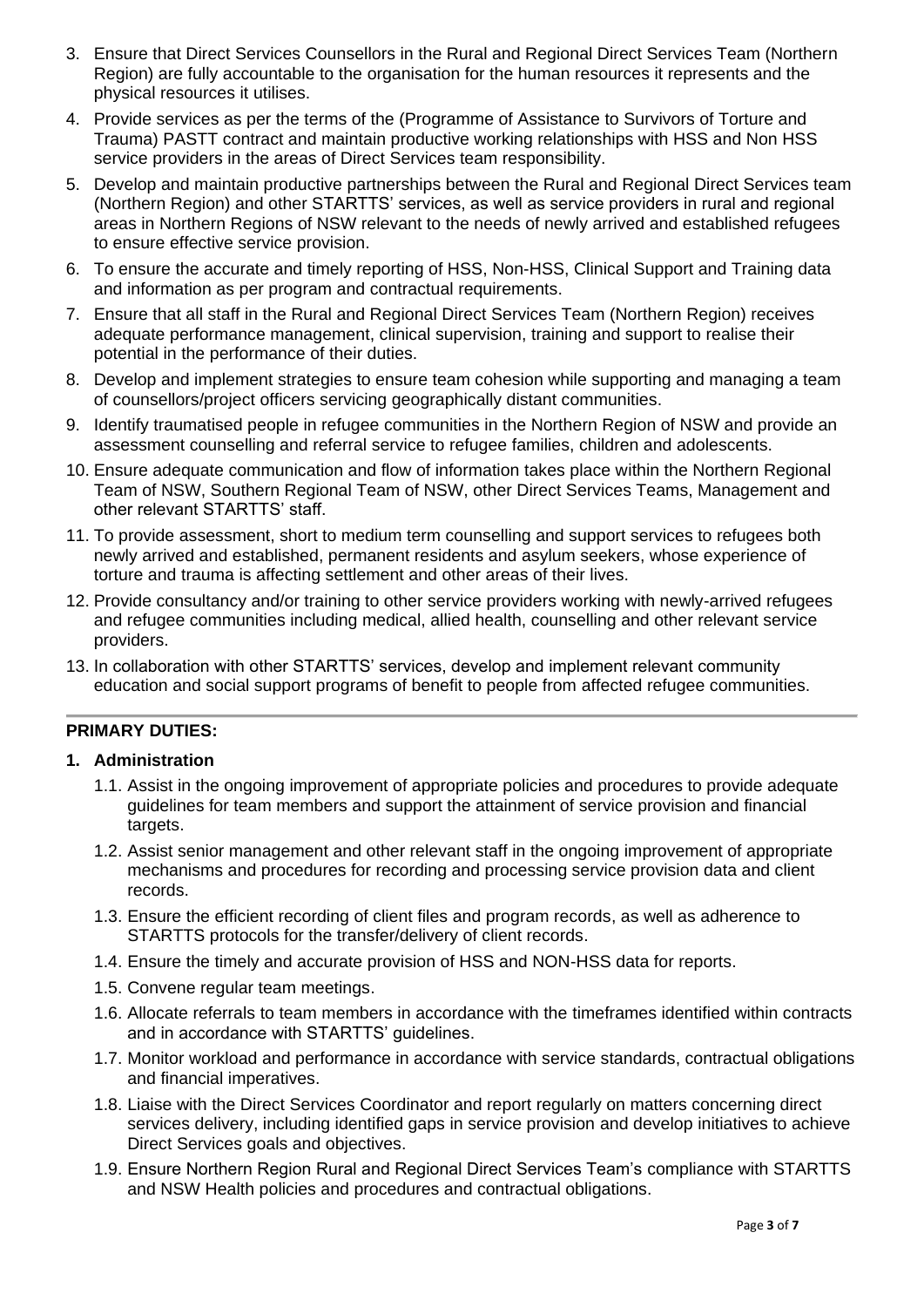1.10.Ensure that an effective and comprehensive Quality Improvement Program is in place throughout all aspects of the Rural and Regional Direct Services team's provision in the Northern Region of NSW.

# **2. Personal and Team Management**

# **For Team**

- 2.1. Undertake the recruitment and induction of team members in accordance with EEO principles and the goals and objectives of the Rural and Regional Direct Services team - Northern Region of NSW.
- 2.2. To participate in STARTTS strategic planning process and support team members to develop and implement appropriate work plans.
- 2.3. Ensure that Counsellor/Project Officer team members maintain a counselling workload consistent with service goals, contractual obligations, and financial viability requirements.
- 2.4. Ensure that Counsellor/Project Officer team members are adequately trained and proficient in the use of the MultiCASI based interactive psychometric battery, and specifically, the administration and scoring of the Harvard Trauma Questionnaire, Hopkins Symptom Check List, WHO-5, and Refugee Comprehensive Assessment Tool and associated documentation procedures.
- 2.5. Assist Counsellor/Project Officer team members in the preparation of work plans in accordance with a formula that ensures clinical, community work and training interventions are adequately addressed. Work plans will incorporate a minimum 50% clinical work, 30% of community development work and 20% training or other activities as agreed.
- 2.6. Conduct fortnightly/monthly performance management meetings and work plan reviews, and annual performance appraisals with team members.
- 2.7. Facilitate and ensure ongoing professional development of team members by jointly developing a staff development plan with all staff, supervise staff and ensuring their participation in STARTTS' Staff Development activities and attendance of appropriate professional development activities.
- 2.8. Facilitate team activities and maintain team cohesion and morale and resource team members through various media as required.
- 2.9. Oversee the attendance of team members for the prescribed hours of their work contract and within the operating hours of the service.
- 2.10.Control staff absences from the centre, including excessive sick leave, monitor levels of accrued Allocated Days Off (ADO) to ensure adherence to policy and the co-ordination of recreation and other leave in a manner that ensures optimum performance of the team and the service. Team Leader
- 2.11.Participate in educational and professional development programs to enhance understanding of the effects of torture and trauma and scientific and clinical advances that may result in better mental health and lifestyle outcomes for torture survivors.
- 2.12.Participate in regular performance management and work plan reviews of own work, and clinical supervision.

# **3. Assessment and Counselling**

- 3.1. Undertake training in the use of the MultiCASI, Harvard Trauma Questionnaire, Hopkins Symptom Check List, WHO-5 and Refugee Comprehensive Assessment Tool and utilise this tool when conducting assessments with STARTTS clients.
- 3.2. Provide a psychosocial and psychological assessment, counselling, group work and support service to refugees in accordance with service principles and contractual requirements.
- 3.3. Support refugees to develop a clear understanding of the issues that may affect them and their children and to understand what services are available to them, and to refer to relevant services as determined by client need.
- 3.4. Develop and implement case plans in conjunction with refugee clients that will assist them to overcome psycho-social settlement difficulties, to manage their traumatic and psychological symptoms and to access relevant community resources.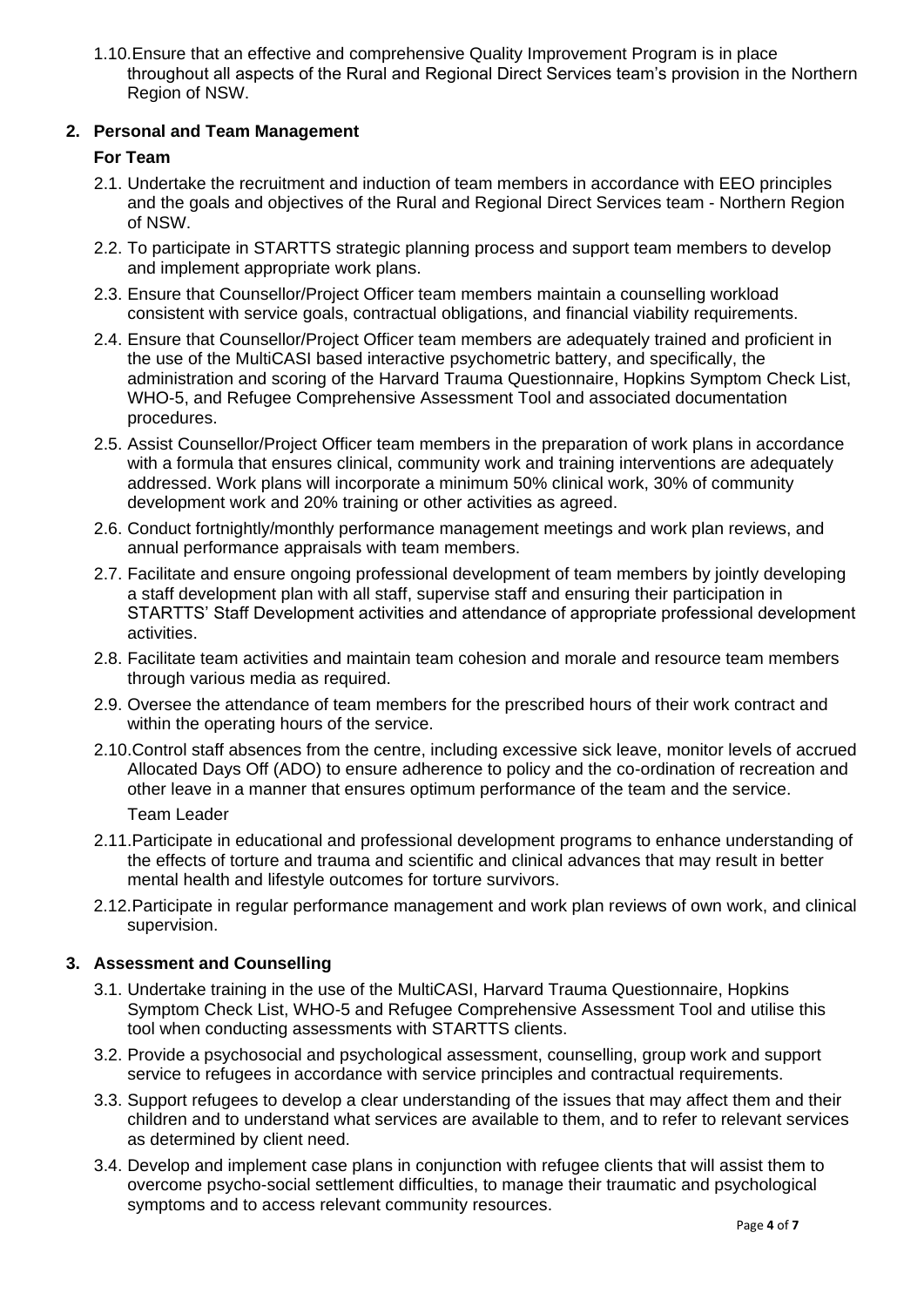- 3.5. Introduce refugees to the availability of group programs (such as the Families in Cultural Transition program) specifically designed to assist refugees with their settlement process in Australia and encourage participation.
- 3.6. Maintain accurate and timely records of client contact and assessment, referral and follow-up, and interventions.
- 3.7. Participate in relevant research projects.
- 3.8. Provide services across Sydney metropolitan areas and rural and regional areas as directed.

# **4. Liaison and Partnerships**

- 4.1. Identify, engage and coordinate collaboration gain thorough knowledge of refugee communities and services in the rural and regional (Northern Region of NSW) in order to assist other health and welfare organisations to provide relevant service directions for torture and trauma survivors from refugee communities.
- 4.2. Ongoing development and maintenance of productive relationships and referral pathways in regard to HSS and Non-HSS clients, including children, asylum seeker and community detention clients.
- 4.3. Develop and maintain knowledge of relevant stakeholders in the area covered by the site.
- 4.4. Represent STARTTS at key local fora or otherwise ensure that STARTTS is adequately represented.
- 4.5. Manage allocation of stakeholder engagements (e.g. interagencies, collaborative projects, refugee community contacts) in the area covered by the site.
- 4.6. Ensure development and maintenance of productive relationships and referral pathways in the area covered by the site.
- 4.7. Liaise and collaborate with the STARTTS Program areas, Rural and Regional Team (Southern Region), Direct Services Program, Clinical and Research team, and Community Services team's staff on specific projects of relevance to refugees settling in the Northern Rural and regional areas NSW.
- 4.8. Participate in and support community development strategies relevant to building capacity within refugees communities in Northern Rural and regional areas NSW.
- 4.9. Provide supervision and consultancy to health, counselling and other relevant service providers working with newly arrived refugees.
- 4.10.Identify gaps in services and initiate new services in consultation with the Direct Services Coordinator, Senior and executive managers of STARTTS.
- 4.11.Ensure staff on site provide input into STARTTS' policy and systems advocacy initiatives proactively and when required.

# **5. Reporting**

- 5.1. Prepare reports on services relating to areas of work bi-monthly or as required.
- 5.2. Provide statistical information and maintain records of interventions.
- 5.3. Prepare bi-monthly reports addressing covering Direct Services contractual reporting requirements.
- 5.4. Assist the Direct Services Coordinator in the preparation of Annual reports as required.
- 5.5. Provide other reports as required.

# **6. Training**

- 6.1. In association with the Training Team conduct training programs for medical, allied health, counselling and other relevant services and volunteer groups working with refugees.
- 6.2. Provide input to the development of training materials relevant to the needs of services working with newly arrived refugees.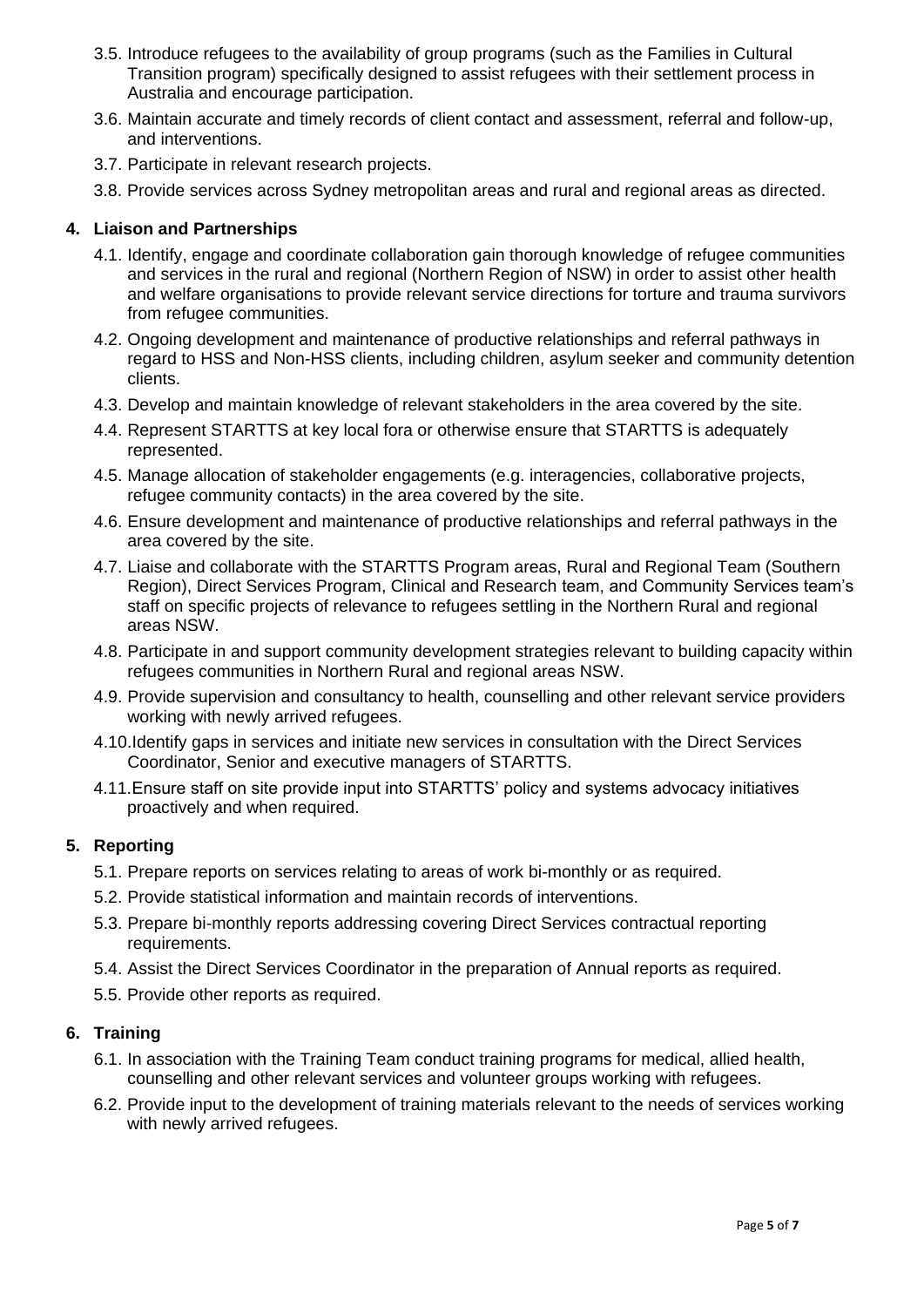# **7. Resource Management**

- 7.1. Support and assist STARTTS staff in the management of physical resources and liaison with suppliers and contractors associated with office maintenance.
- 7.2. Liaise with the relevant Coordinators regarding resource management.

## **8. Personnel**

- 8.1. Participate in STARTTS Performance Management program and in the development of an annual Work Plan.
- 8.2. Be an active participant in team meetings to maximise contribution to the work of the team,
- 8.3. Participate in STARTTS staff meetings and other relevant meetings,
- 8.4. Work to ensure professional and co-operative working relationships within own team and with other departments across STARTTS.
- 8.5. Participate in identifying quality improvement initiatives/strategies.
- 8.6. Attend and participate in all training opportunities identified for the role.
- 8.7. Liaise with and seek senior advice as required.

#### **9. As a STARTTS employee you are expected to:**

- Have commitment to Human Rights, EEO, WHS and Safe Work Practices.
- Carry out the role and responsibilities in a manner that is consistent with delegations, policies, procedures and operations systems of STARTTS and in line with STARTTS Code of Conduct.
- Maintain confidentiality and exercise discretion in relation to all STARTTS matters.
- Actively seek to improve skills and knowledge that will benefit the organisation.
- Project a professional image at all times and in all situations.
- Undertake any other duties that may be required within the area of work.

# **Equal Employment Opportunity and Staff Relationships:**

- STARTTS is an Equal Employment Opportunity (EEO) employer and encompasses its philosophy and practice.
- STARTTS rejects racism and sexism in all its forms and is committed to the elimination of racial and gender discrimination including direct and indirect racism and sexism, racial vilification, and harassment.

# **STARTTS Workplace Policies**

You must observe and comply with the provisions set out in any and all written policy, practice or procedure of STARTTS. A breach of STARTTS' policies, practices and procedures may result in disciplinary action up to and including termination of your employment.

#### **Work Health & Safety responsibilities:**

- Comply with STARTTS WHS policies and procedures.
- Work with due care and consideration to safeguard your own health and safety and the health and safety of others, and to report to your Supervisor any potential hazards, mishaps, incidents or injuries that may occur or become aware of during the course of work.

**Risk management responsibilities:** All staff have a responsibility to identify any risks (i.e. the chance of something happening that will have an impact on the objectives of the organisation) in the course of their work and to inform their supervisor, as per the *STARTTS Risk Management Policy and Program*.

## **Smoke-free Workplace**

STARTTS is completely smoke-free. This means that smoking is not allowed in any STARTTS' buildings, vehicles or grounds, there are no designated smoking areas. As an employee you are required to comply with the 'Non-smoking' Policy.